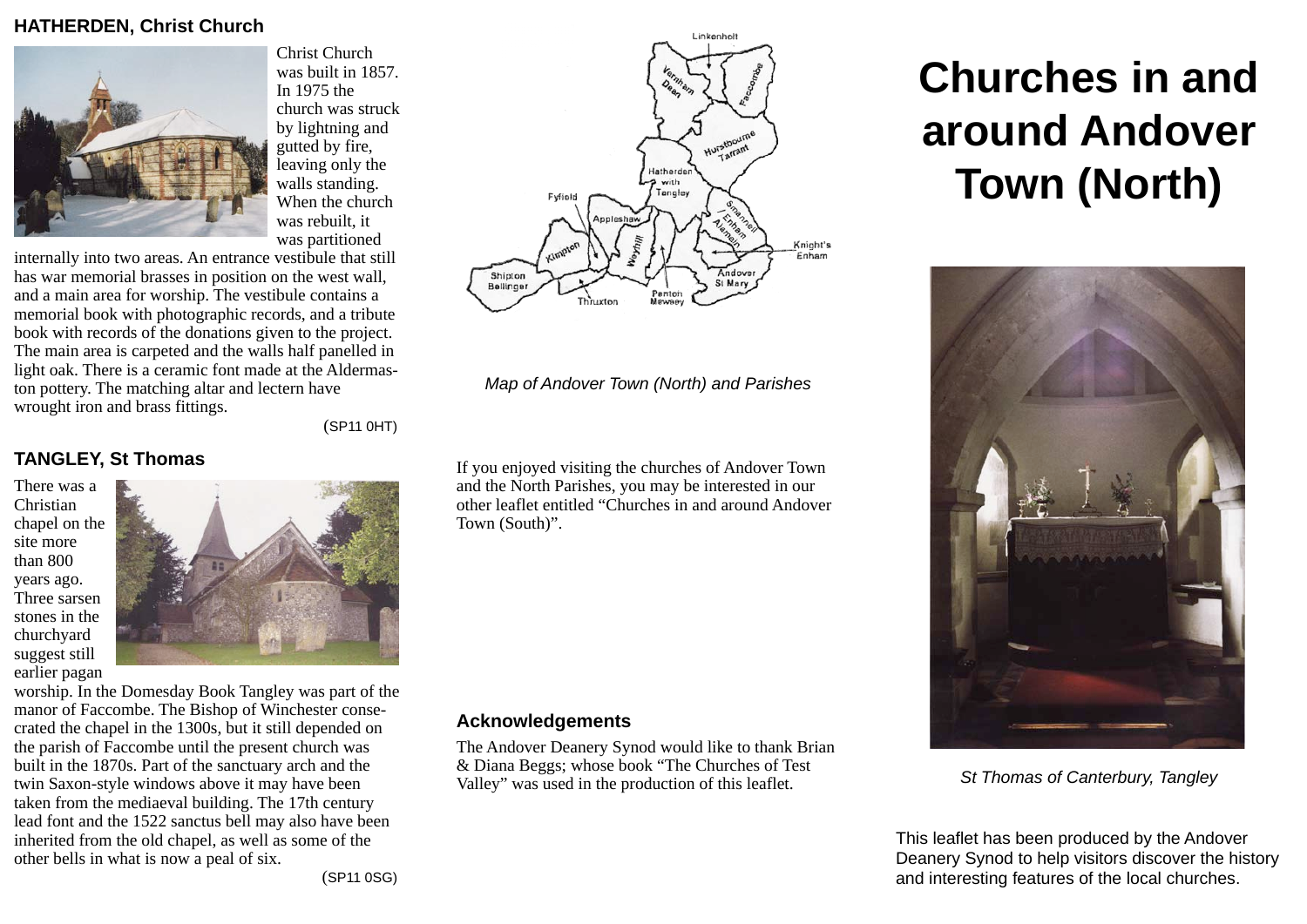# **INTRODUCTION**

This leaflet shows the churches in Andover Town and the North Parishes.

Each of the churches listed has a picture, website address (where available) and an approximate postcode, which can be used for navigational purposes.

These churches are actively serving their local communities. A warm welcome is extended to all visitors to join in any service: details are displayed on church notice boards.

# **ANDOVER, St Mary's**



The church is a beautiful Victorian Gothic building, the third church on this site. It was dedicated in 1844 and dominates the Andover landscape from its high position. The first church in 997 was where the Viking leader Olaf Tryggvason converted to Christianity. The church & town were later burnt down in the 12C. By 1470 a new church with a square tower, a peal of bells and a clock had been built. This church was demolished, and replaced by the present church - a gift from Dr. William Goddard – a retired headmaster of Winchester College. This church contains many historic memorials, including the grave of Henry Hulton the First Commissioner of Customs in America, who died in Andover in 1790. The 21st century Millennium windows are the most recent memorial.

*[www.stmarys-andover.org.uk](http://www.stmarys-andover.org.uk)* (SP10 1BP)

# **HURSTBOURNE TARRANT, St Peter's**



The entrance to St Peter's Church dates from 1180. The Norman columns and original layout inside are from the early 13C, with enlargements of the clerestory and new nave

roof in about 1450. At the base of the tower, are the Royal Arms of George 111, and a Board of Benefactors. The church also has medieval wall paintings. Near the altar in the south aisle are brasses and a window as war memorials. A book records the makers of the beautiful kneelers found in the church. The chancel was rebuilt in Victorian times, and the 15C east window was glazed with stained glass in 1934. The windows shapes show the development of the church, the earliest being the single lancet under the tower dating from about 1200. *<http://www.hbt.org.uk/Churchnews.htm>* (SP11 0AY)

# **VERNHAM DEAN, St Mary**

St. Mary the Virgin, Vernham Dean, has Norman origins although the west doorway, with its dog tooth enrichment of the hood mould, is not indigenous but is



believed to have come from the old Norman St Mary's church in Andover. The earliest part of the church – now the chancel – was originally Norman, the first section of the current nave was added in the 12th century, with a further extension sometime after 1420. The church was heavily remodelled in the mid 19th century. The most recent work replaced the west wall and strengthened the roof. Inside the atmosphere is Victorian, with a gallery at the west end. The most engaging feature of the church is the colourful stained glass, which is described by Pevsner as 'naïve, very lovable'. Contact numbers are given on the church noticeboard at the gate. *<http://www.hbt.org.uk/Churchnews.htm>* (SP11 0EN)

# **LINKENHOLT, St Peter's**

The church had owned the manor at Linkenholt since 1081, and a church was built in the village at about 1320. This became a ruin, and St Peter's church was built in 1871 on a new site about 200yards from the old church. This incorpo-



rates some of the features of the previous churches. The doorway has a Norman arch, and two of the windows are decorated with 'shepherds crowns', which is the local name for fossilised sea urchins. These can still be found in the fields in north Hampshire. The smallest window on the north side is thought to be Saxon. Inside at the west end of the nave there is a Norman font, and two massive oak posts that support the steeple. There are fine stained glass windows on the east, south and west walls. A display case holds other interesting archaeological items. St Peter's was refurbished in 1999. *<http://www.hbt.org.uk/Churchnews.htm>* (SP11 0EE)

# **FACCOMBE, St Barnabas**



St Barnabas was built in 1866 to replace St Michaels in Netherton, which was then derelict. Some of the memorials from this

church are commemorated on the walls of the nave. St Barnabas has 3 bells that are chimed from the vestry in the west tower, which was completed and restored in 1897. Electric light was installed in September 1938 by the parishioners as a thank offering for peace – a year before the Second World War started! The chancel was removed in 1963, and an oak screen containing a pulpit now frames the sanctuary. The memorial east window depicts Christ the King, St Barnabas and St Michael. *<http://www.hbt.org.uk/Churchnews.htm>* (SP11 0DS)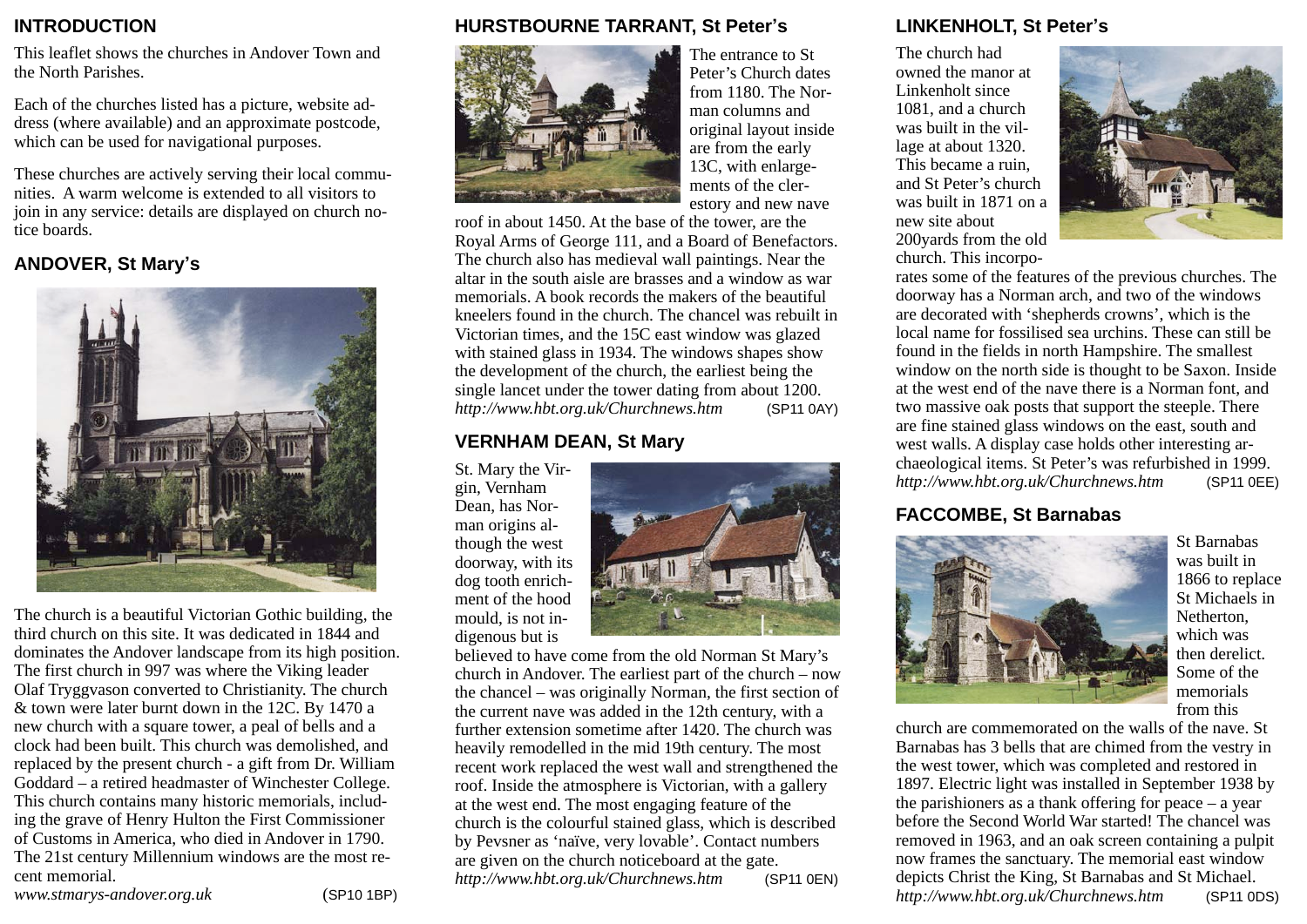# **PENTON MEWSEY, Holy Trinity**

A church on this site was mentioned in the Domesday Book. The nave and chancel date from  $1340 - 1350$ but restoration work was done



after a fire in 1889, and much of the fabric is Victorian. The large font just inside the door pre dates the Victorian era however, as does the Sanctus Bell on the south wall which was rediscovered in 1845. Holy Trinity has a small bell tower containing 2 bells possibly from a Worcester foundry, also pre dating the Victorian era. In the churchyard are eight R.A.F. graves, three of which were victims of a crash on Andover airfield in 1919. (SP11 0ST)

### **THRUXTON, St Peter & St Paul**



St. Peter and St. Paul has elements dating from 1240, but was extensively repaired between  $1850 -$ 1877. The

font was refurbished as a millennium project. A memorial plaque to Sir John Lisle wearing full armour and dating from 1407, is in the chancel. There are the remains of two chancel chapels, one with the unpainted wooden effigy of Lady Elizabeth Philpott dressed in Elizabethan costume, who died in 1616. The carving of her clothing has survived, but not that of her face. The vestry stained glass windows and the east window are the work of Thomas Willement who was stained glass artist to Queen Victoria.

*[http://www.thruxtonvillage.com/](http://www.thruxtonvillage.com)* (SP11 8NQ)

#### **WEYHILL, St Michael & All Angels**



A church is recorded here in the Domesday Book, and a Saxon tomb lid has been built into the exterior wall of the vestry. The church at Weyhill would have been very

near to the famous Weyhill Fair, which was in existence in the 14C. The north transept was built in 1827, for use as a vestry, but it later became the village schoolroom. When the church was reconstructed in 1863, the north transept was finally incorporated into the nave. The 13C chancel was carefully preserved, and given a new flint and brick exterior. In the sanctuary there is a carved reredos painted with Christian symbols. The church contains many memorials given over hundreds of years. In 1907 Dr William Smith gave a new bellcote with four bells and a clock in memory of his wife.

(SP11 0PX)

#### **APPLESHAW, St Peter's in the Wood**

A church existed in Appleshaw from the 12C. The present church of St Peter was built in 1830, and a significant reconstruction of the tower took place a year later. Appleshaw was joined to Amport, and became a parish in its own



right in 1866. The church has 2 fonts, the octagonal one just inside the door, dates from 1844, and was given to the church by St Mary's Andover in 1870. A vestry has been constructed in the south transept. There is one commemorative stained glass window, which was installed into the east chancel window in 1949. The remaining windows are of opaque pastel diamond shaped glass, giving rise to a fresh simple feel. St Peter's was repainted in 1997.

*[www.appleshaw.org/pages/church.html](http://www.appleshaw.org/pages/church.html)* (SP11 9BE)

#### **FYFIELD, St Nicholas**



Fyfield under one of its earlier names meaning 'Five Hides' was mentioned in the Domesday Book. In 2007 St Nicholas celebrated 700 years of recorded incumbents. The

Revd Henry White was the Rector in 1762. He was the brother of the well-known Gilbert White of Selbourne. Henry White established a school in the rectory for the sons of gentry. Later his grandson William White was a church architect. The Revd G. Smyth saved the church by restoring and refurnishing it in 1846. He also built the porch in 1851. There are some fine commemorative stained glass windows, and a war memorial on the south wall with the badges of the allies in the First World War. This is a peaceful church and a place of reflection.

(SP11 8EL)

#### **KIMPTON, St Peter & St Paul**

This church is built on an ancient site of contemplation and continuous worship. For at least 800 years, people have worshipped in this church.



And have left memorials for those who followed. The chancel with lancet windows is dated 1220, the transcepts were added about 1320. In the north transept is a memorial dated 1522 to the two wives and nine children of Robert Thornborough, and in 1750 one to the Foyle family, In 1702 a small south aisle was added, The flint and brick tower was built in 1837. This is a Grade 1 listed building, and was last restored in 2004. *[http://www.kimptonvillage.co.uk/](http://www.kimptonvillage.co.uk)* (SP11 8PH)